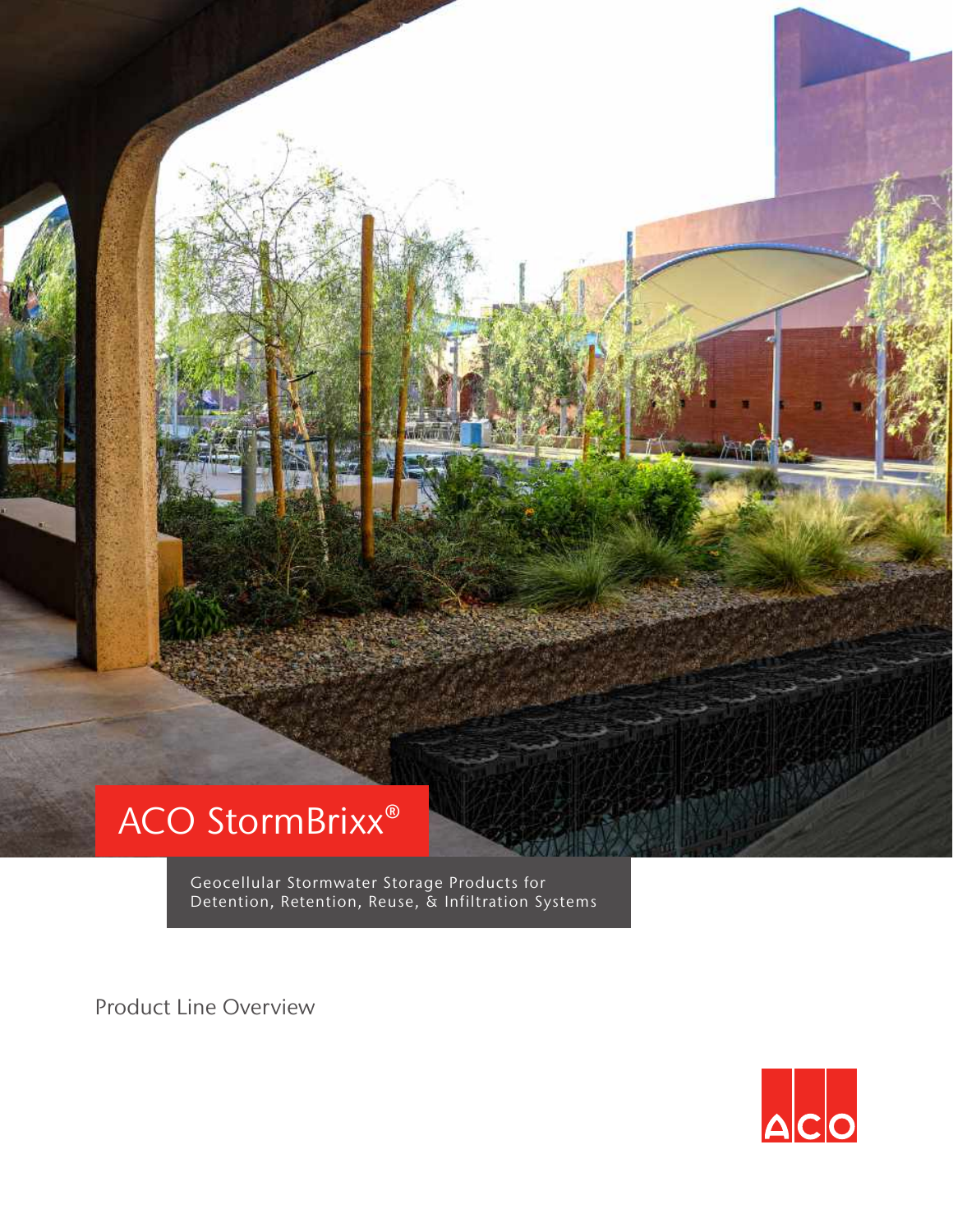## ACO. creating

## the future of drainage

## The ACO Group

Founded in 1946, the ACO Group is a world leader in drainage technology. Climate change sets us a challenge to react effectively with innovative solutions to new environmental conditions. With its integrated approach, ACO provides systems for professional surface water drainage, efficient cleaning, and the controlled discharge or reuse of water.

Products include:

- surface water drainage
- oil, sediment, heavy metal and grease separators
- detention, retention and infiltration systems
- $\blacksquare$  flow control release products

Major innovative strengths of the ACO Group are its continuous research & development and technical expertise in the processing of polymer concrete, plastics, cast iron, stainless steel and cement concretes.

## ACO in the USA

ACO, Inc. was founded in Ohio, 1978. Since then, continuous growth in the USA has seen the company expand and build manufacturing facilities in Mentor, OH, and Casa Grande, AZ. The company has further locations in Phoenix, AZ, and Fort Mill, SC. Today, ACO USA has sales personnel across the country and an extensive distribution network through all states, the Caribbean and Central America.

## ACO StormBrixx®

Developed after three years of meticulous research and development, the ACO StormBrixx product range is an innovative product line which is the strongest and most easily installed injection molded, geocellular product on the global market. StormBrixx SD is manufactured in the USA.

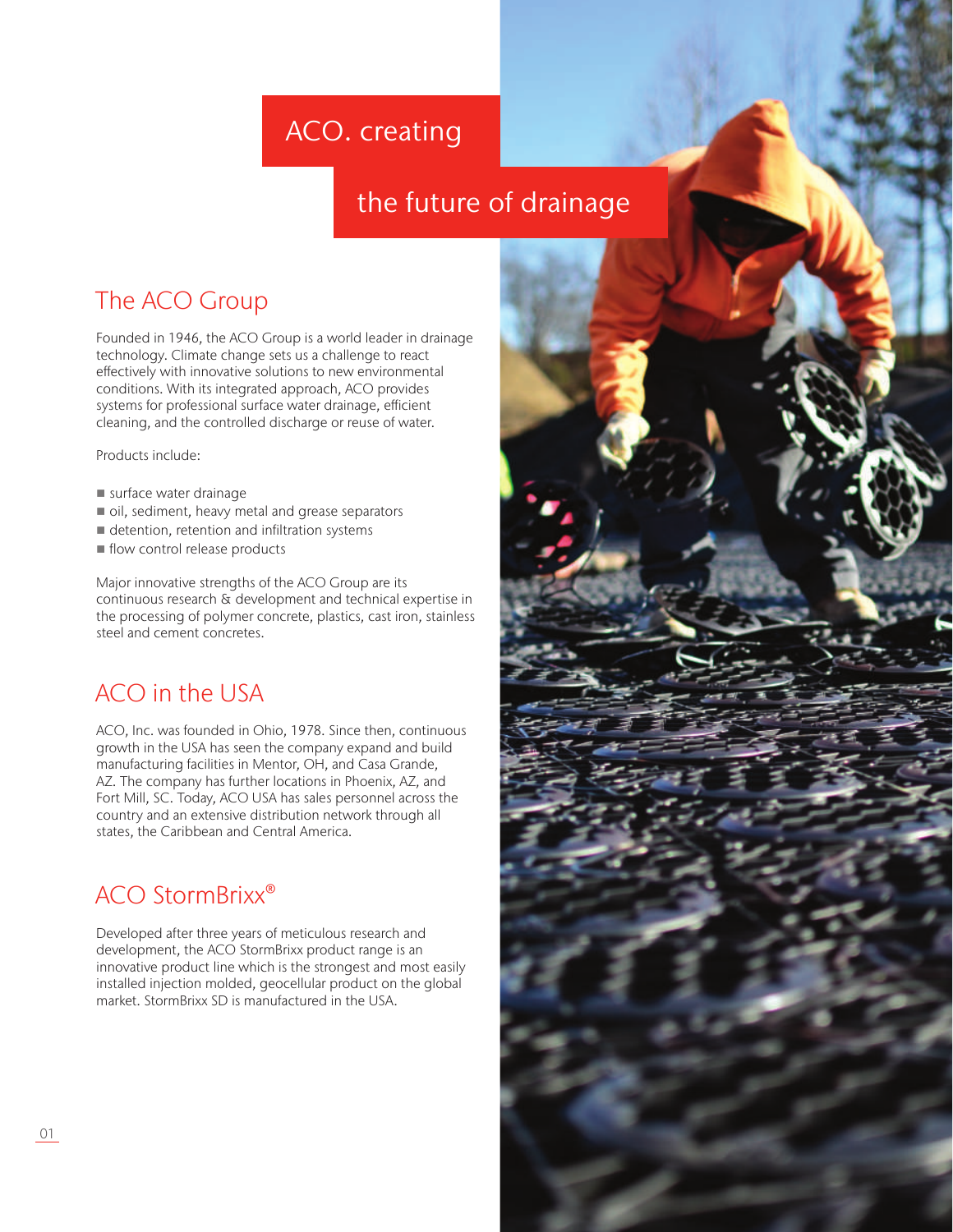## Build & Purpose

ACO StormBrixx® consists of a single fiber reinforced polypropylene body and can be assembled in a variety of ways to form an open bonded structure. The unique pillar configuration gives a high void ratio of 95%– 97%. This minimizes the excavation required to achieve specified water storage capacity, reduces aggregate needed for backfilling, and improves flow characteristics of runoff through the tank. StormBrixx® benefits from a patented cell brick and cross bonding feature which provides unparalleled stability in the construction of the tank.





Recyclable polypropylene material (SD only) provides a robust and corrosion-resistant basis for a long-lasting geocellular system. The modules form a loadable structure.



The open structure of StormBrixx provides free passage through the system for inspection cameras and cleaning devices.



The pillars are also filled with stormwater. Small openings at the base of the pillars optimize water storage in the product.



Modules can be easily cut in half to allow integration into the overall system.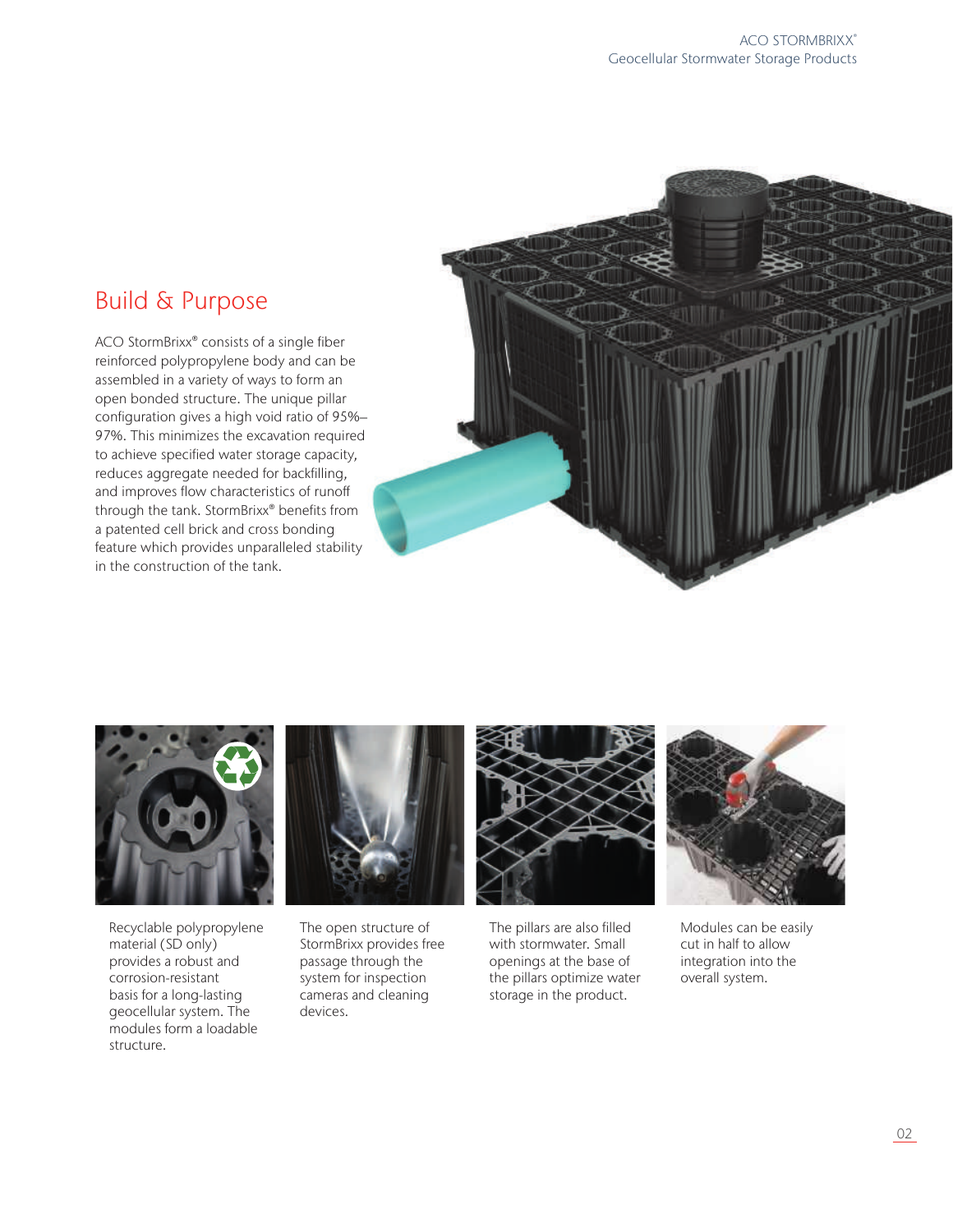## Features & Benefits

- Proposed design flow maximum allowable discharge (cfs, gpm, or l/sec).
- Time & cost savings freight savings over traditional chamber systems and takes less than half the time to assemble on site compared to other modular systems.
- **Flexible tank configurations to satisfy installation** and site requirements.
- Patented brick-bonding feature delivers a strong and robust tank installation with maximum shear resistance.
- Silt management and control achievable through tank configuration layout.
- Open cell structure provides simple access for remote CCTV and maintenance equipment to inspect all levels and areas of the system.
- Remote Access Units provide access for cleaning, large pipe diameter inlets and silt management.
- **Inspection point for camera or jetting** equipment.
- Delivery, site logistics and installation are all dramatically simplified, as a result of the system's stackable design.
- 3-way layer connectors improve the structural integrity of multilayered tank structures and where brickbonding is not used.
- Supports H20-HS25 loading.



- **Brickbonding method**
- Pillars aligned for even distribution
- CIRIA C680 performance tested
- Satisfies H-20 up to HS-25 loading conditions



#### Pretreatment



- Needed to remove the following:
	- Sediment
	- Heavy metals
	- Hydrocarbons
- See ACO Environment literature and www.acousa.com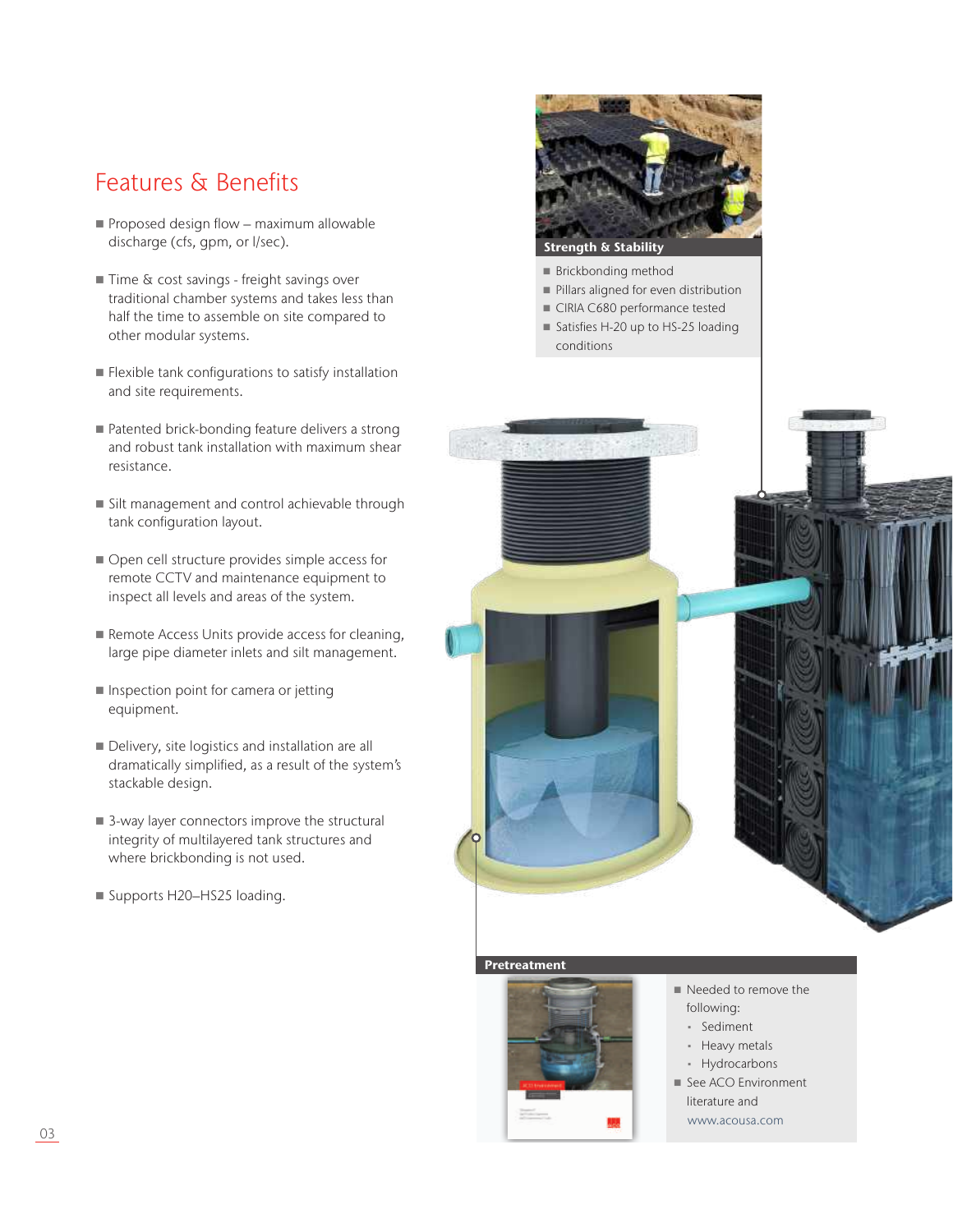

- Access shaft for equipment
- Minimal access points required
- Configurable for minimal silt accumulation
- Up to 50-60 year design life



- Lightweight material
- $\blacksquare$  Stackable modules which snap together
- $\blacksquare$  High stability during installation
- Customizable configurations



- 
- 95%–97% void ratio
- Minimal excavation required
- Less backfilling aggregate needed
- Improves flow of runoff



- **Lightweight material**
- Half-modules stack into each other
- More product load per truck
- $\blacksquare$  Lower CO<sup>2</sup> emissions



- Release water at a controlled rate
- Reduces upstream attenuation
- **Less prone to blockage than** orifice plates
- Custom built to suit the chamber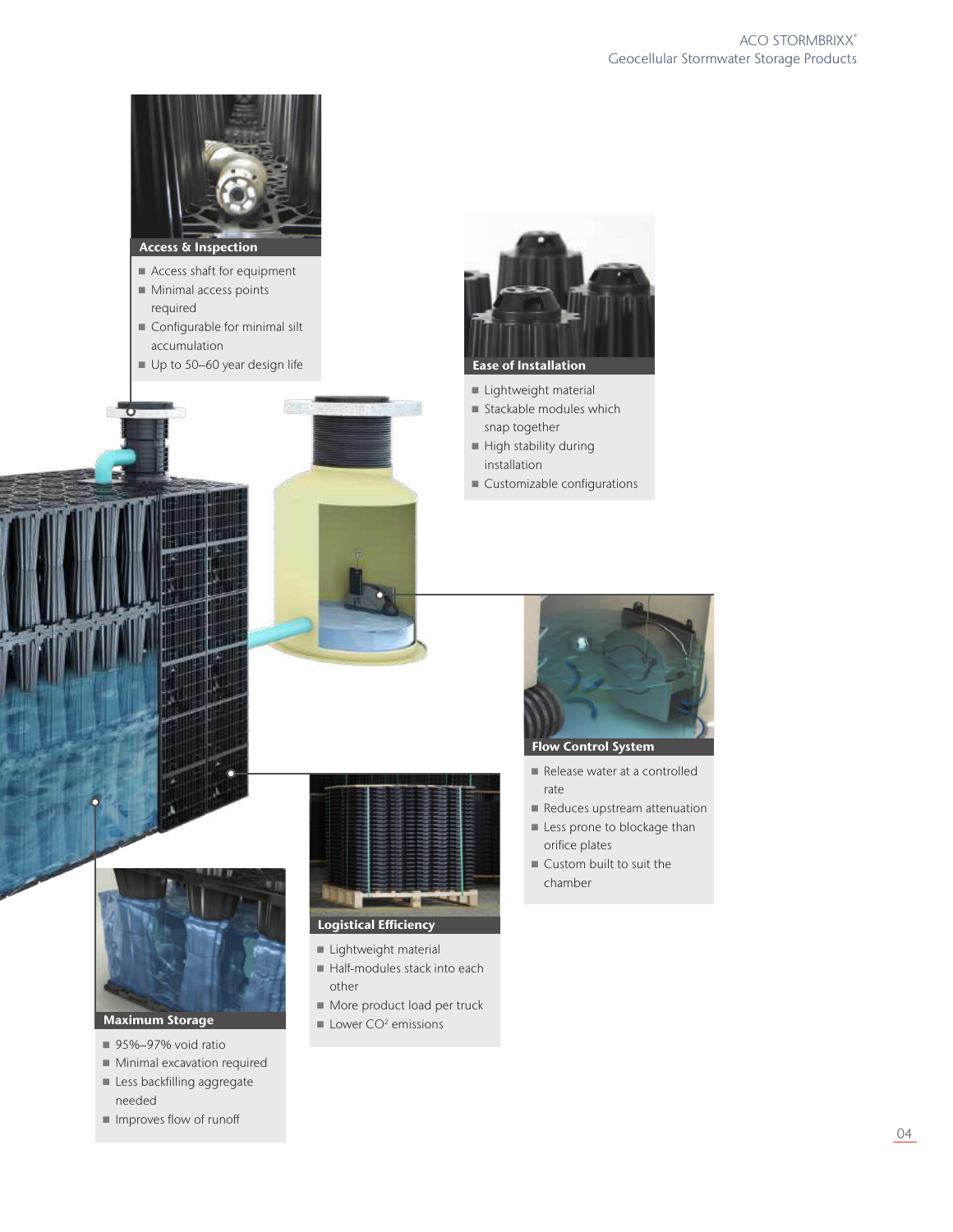## Product Comparison



ACO StormBrixx SD was developed to provide a cost-effective, geocellular stormwater tank for applications where the tank will be subjected up to and including AASHTO HS-20 loading standards. These applications account for the majority of installations where the tank can be placed under landscapes, pedestrian areas, and light-duty vehicular access.

444444



#### Application-Driven Water Management **High-Strength Plastic Geocellular System**

ACO StormBrixx HD was developed to provide a plastic geocellular product that can support heavy loads and heavy duty applications. StormBrixx HD addresses problems many other products encounter in these applications while ensuring a long life with no failures.



| 48.00" (1200 mm) x 24.00" (600 mm) x 18.00" (457 mm)                                                   | <b>Half-Module Dimensions</b>        | 47.44" (1205 mm) x 23.70" (602 mm) x 12.00" (305 mm)                                                   |
|--------------------------------------------------------------------------------------------------------|--------------------------------------|--------------------------------------------------------------------------------------------------------|
| 36.00" (914 mm)                                                                                        | <b>Assembled Module Height</b>       | 24.00" (610 mm)                                                                                        |
| $21.6$ lbs $(9.8 \text{ kg})$                                                                          | <b>Half-Module Weight</b>            | 22.4 lbs (10.2 kg)                                                                                     |
| 1404                                                                                                   | Pieces per Box Truck <sup>1</sup>    | 1368                                                                                                   |
| 16314 ft <sup>3</sup> (462 m <sup>3</sup> )                                                            | Gross Vol per Box Truck <sup>1</sup> | 10609 ft <sup>3</sup> (300.4 m <sup>3</sup> )                                                          |
| 14.00' (4.27 m)                                                                                        | Max. Depth to Invert                 | 19.70' (6 m)                                                                                           |
| 97%                                                                                                    | <b>Void Ratio</b>                    | 95%                                                                                                    |
| Gross: 23.24 ft <sup>3</sup> (0.66 m <sup>3</sup> ), Net: 22.54 ft <sup>3</sup> (0.64 m <sup>3</sup> ) | <b>Assembled Module Vol</b>          | Gross: 15.51 ft <sup>3</sup> (0.44 m <sup>3</sup> ), Net: 14.73 ft <sup>3</sup> (0.42 m <sup>3</sup> ) |
| $1 - 3$                                                                                                | No. of Full Layers <sup>2</sup>      | $1 - 4$                                                                                                |
| 7310.0 lb/ft <sup>2</sup> (350.0 kN/m <sup>2</sup> ) (50.8 psi)                                        | Vertical Strength <sup>3</sup>       | 9502.9 lb/ft <sup>2</sup> (455.0 kN/m <sup>2</sup> ) (66 psi)                                          |
| 1462.0 lb/ft <sup>2</sup> (70.0 kN/m <sup>2</sup> ) (10.2 psi)                                         | Lateral Strength <sup>3</sup>        | 1984.2 lb/ft <sup>2</sup> (95.0 kN/m <sup>2</sup> ) (13.8 psi)                                         |
| 50 years                                                                                               | <b>Design Life</b>                   | 60 years                                                                                               |
| $6.50'$ (2.00 m)                                                                                       | Max Cover Depth <sup>4</sup>         | $11.16'$ (3.40 m)                                                                                      |

#### *Notes:*

*1. (1) 53' box truck with half-modules only. One module is created from two half-modules connected together.*

*2.* A layer is a set of modules connected together horizontally to form a tank. Extra layers may be suitable in specific applications. Please consult ACO.

*3.* Modules only (no backfill or top covers). ACO StormBrixx SD supports HS-20 loading. ACO StormBrixx HD supports HS-25 loading.

*4.* Ground improvements may be required. Ground water is not taken into account.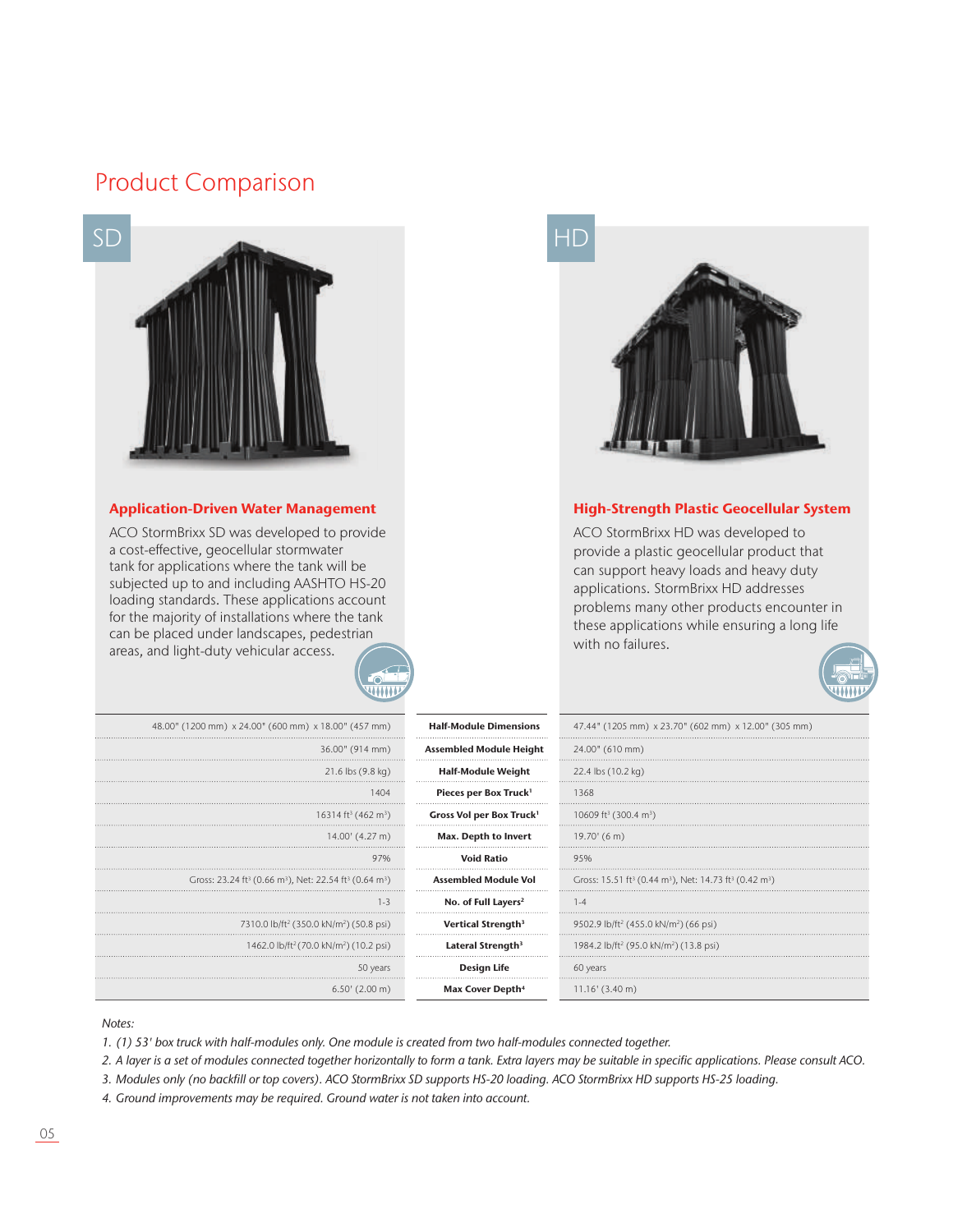# askACO

Every project brings its own requirements and challenges. In addition to our products, ACO offers you our knowledge and services to jointly develop tailor-made solutions from planning to after-sales support. With our extensive network of sales and support representation, ACO strives to ensure that the needs of your project are professionally and efficiently met.



#### Information and Further Education

At ACO, we share the expertise of the global ACO Group with architects, engineers, installers, and distributors who value quality. We invite you to benefit from it.

Geocellular Stormwater Storage Products



#### Construction Advice and Presence

To prevent unpleasant surprises between planning and implementation stages, we advise and support you on a project-specific basis.



#### Planning and Optimization

There are many drainage solutions to consider when planning a project. But which option leads to the most economically and technically safest solution? We help you to find the right answer.

| t    |
|------|
| care |

#### Inspection and Maintenance

ACO products are designed and produced to last. With our after-sales support, we ensure that ACO will exceed your standards for years to come.

You will find further information for our products on the ACO USA website. This allows you to access technical data, images, specifications, and installation instructions during planning.

www.acousa.com www.askACO.us